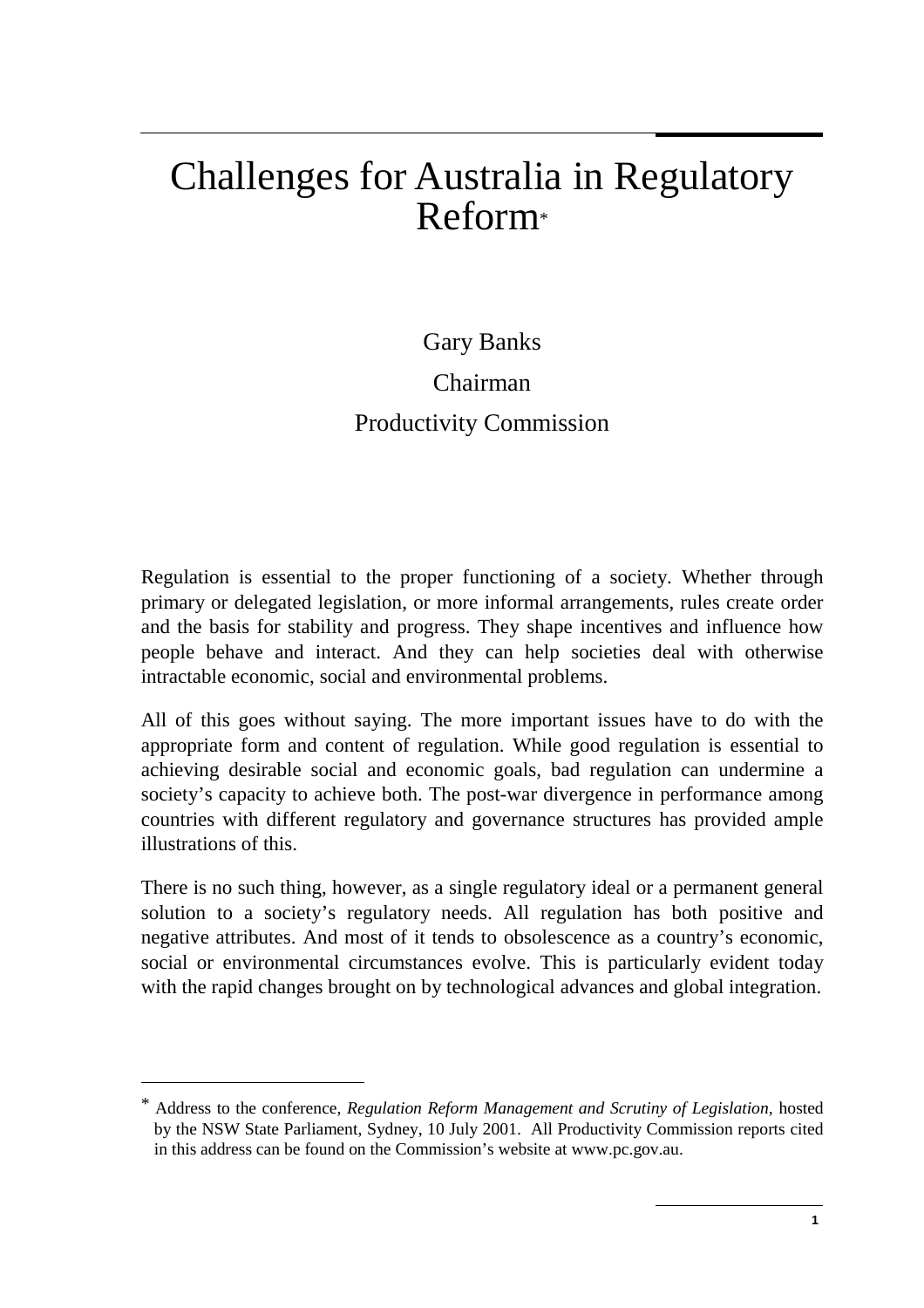Australia, like other countries, therefore faces two principal challenges in the regulatory domain. The first is to rid itself of bad or redundant regulation. The second is to ensure that new regulation is 'good' regulation.

We have made some important progress in recent years, at the Commonwealth and State – and indeed interjurisdictional – levels. But we still have some way to go.

### **What is 'good' regulation?**

So what is good regulation? What are its principal characteristics and how can we ensure that we attain them?

At the broadest level, the answer is almost tautological: good regulation is regulation which, in achieving its goal, brings the greatest net benefit to the community. But the little word 'net' is important. It signifies that regulation must be judged not only by its beneficial effects, but also by the costs that arise in achieving them.

For this overall net benefit requirement to be satisfied, regulation needs to meet three other tests:

- regulation must be the most effective way of addressing an identified problem;
- it must impose the minimum burden on those regulated; and
- cause the minimum amount of collateral damage to others.

Experience both within Australia and internationally has shown that, in order for it to meet these tests, regulation needs to exhibit some important design features:

- *Regulation should not be unduly prescriptive*. Where possible, it should be specified in terms of performance goals or outcomes. It should be flexible enough to accommodate different or changing circumstances, and to enable businesses and households to choose the most cost effective ways of complying.
- *Regulation should be clear and concise*. It should also be communicated effectively and be readily accessible to those affected by it. Not only should people be able to find out what regulations apply to them, the regulations themselves must be capable of being readily understood.
- *Regulation should be consistent* with other laws, agreements and international obligations. Inconsistency can create division, confusion and waste.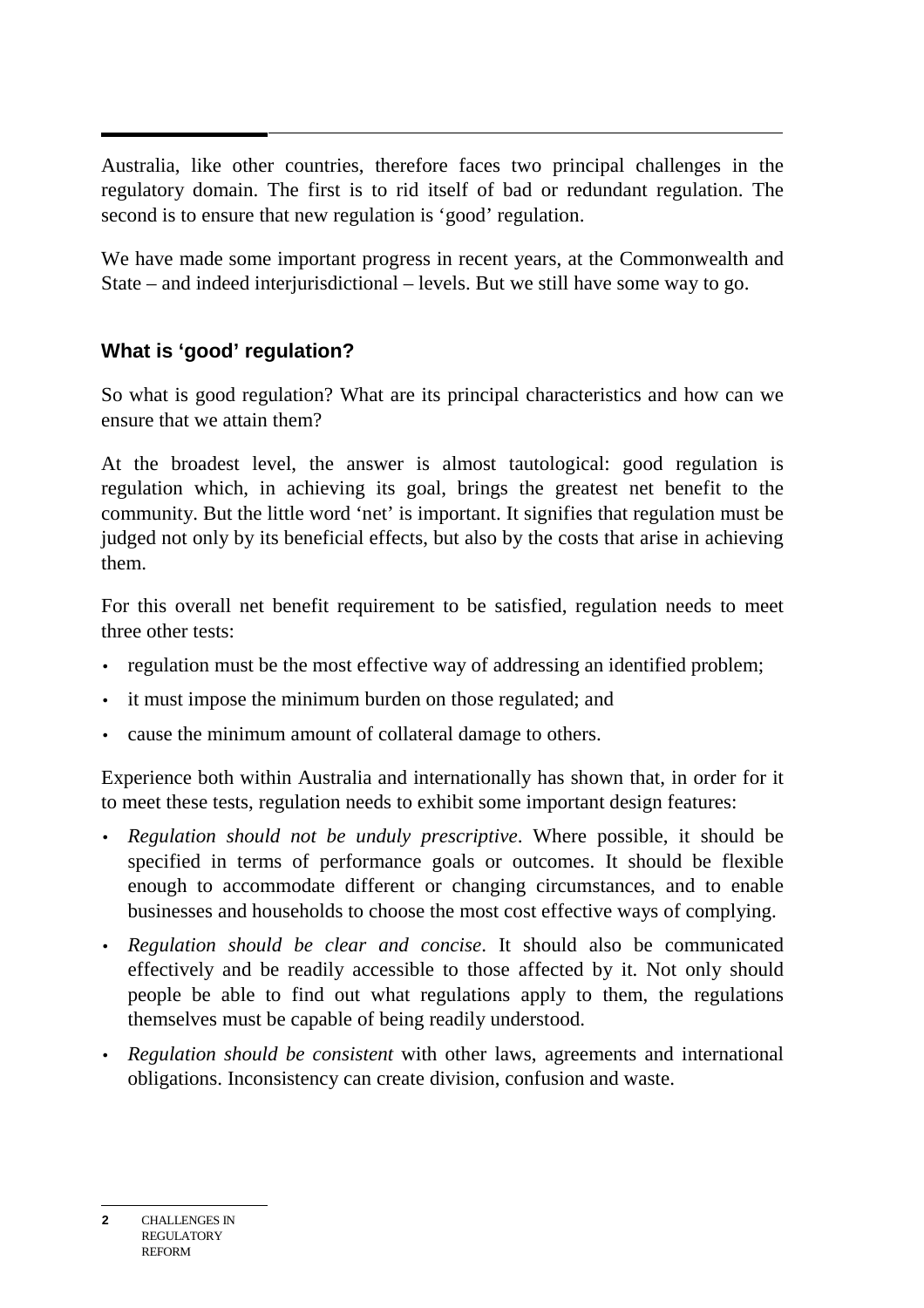- *Regulation must be enforceable*. But it should embody incentives or disciplines no greater than are needed for reasonable enforcement and involve adequate resources for the purpose.
- Finally, regulation needs to be *administered by accountable bodies* in a fair and consistent manner, and it should be *monitored and periodically reviewed* to ensure that it continues to achieve its aims.

#### **Much regulation fails the tests**

Clearly, a regulator's life wasn't meant to be easy. The Productivity Commission – whose role it is to assess regulation and advise Australian governments on how to do better – finds that most regulation it looks at fails at least some of these tests – and some regulation fails most of them!

Experience has shown that regulation that restricts or distorts competition – the traditional inquiry focus of the Commission and its predecessors – has mainly imposed net costs on the Australian community. This includes regulations that restrict entry to markets or provide privileged treatment to 'insiders'. Regulation of this type removes important incentives for enterprises to achieve higher productivity, lower prices and generally to be responsive to the needs of customers. It has been the target of a systematic, interjurisdictional program of review under the National Competition Policy which, although not complete, has led to some important reforms.

Arguably the most costly anti-competitive regulation, given Australia's relatively small economy, has been the protection of our domestic markets from international competition. It is now generally accepted that the very high levels of import protection that prevailed throughout the post-war decades, provided an effective shield mainly for inefficiency. It seems more than coincidental that indicators of business R&D and innovation, as well as national productivity and exports, all increased significantly from the late 1980s when general reductions in import protection began to take effect.

In the past decade or so, successive Commonwealth governments, in consultation with the States, have asked the Commission to look at an increasingly diverse range of policy areas – including environmental and social regulation. Regulatory deficiencies have been manifest in all of them.

For example, our examination of private health insurance in 1997 revealed that the regulatory framework at that time was promoting 'hit and run' behaviour and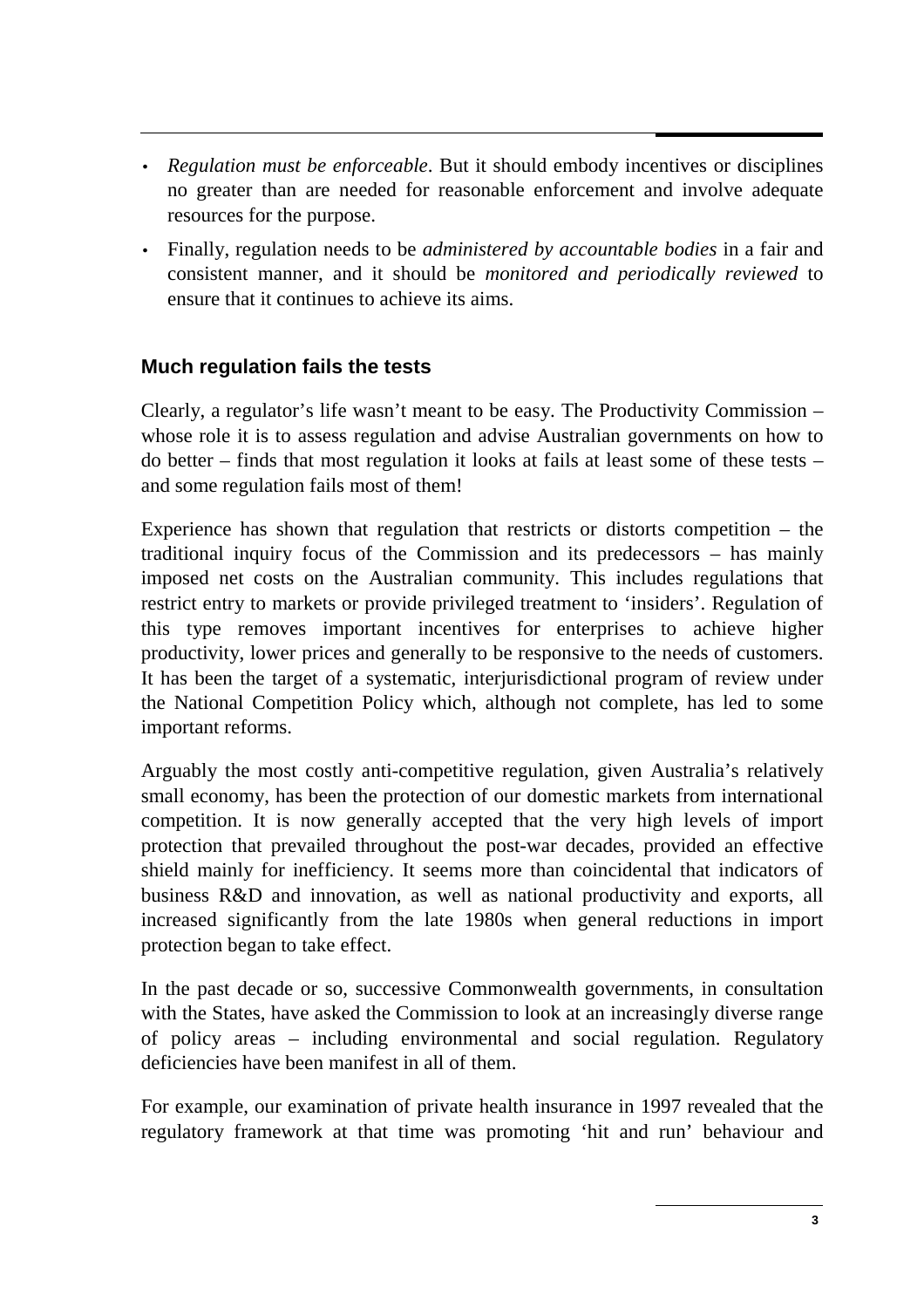deferred entry to funds – allowing people to 'cherry pick'. Resulting premium increases discouraged new entry into private health insurance, placing an unfair burden on long term members (many of whom were forced out of the system just when they needed it most) and those trends in turn generated pressure for further premium increases. A 'vicious circle' of spiralling cost and membership decline was the result.

In the environment area, we recently found that regulation has been hindering private sector initiatives which would add to the conservation of our biodiversity in Australia. For example, Queensland legislation creates eleven different types of licences and eight types of permits in three administrative regions. A private conservation provider requires different licences or permits for the taking, keeping, displaying, trading and movement of native wildlife. More generally, we have found that economic regulation does not always adequately account for environmental impacts – and vice versa.

The Commission's review of Commonwealth broadcasting regulation last year found that existing arrangements for introducing digital television to Australia were denying Australians the potential benefits from technological convergence and were at serious risk of failure – a judgement to which subsequent events have lent some weight.

And our current inquiry into cost recovery practices of Commonwealth agencies has found that poor regulation is often being compounded by poorly structured charges for regulatory services. Our draft report reveals that most cost recovery arrangements within government are ad hoc, lack transparency, have poor accountability and review mechanisms – and some have questionable legal grounding. As a consequence, businesses may be unfairly burdened with excessive charges for services or facilities that may themselves be inappropriate.

A final example, which may be of wider interest, is the regulation of gambling. Delegates at this conference need not venture far to find a variety of legalised gambling. With the exception of Western Australia, community based gambling is now widely spread across Australia's pubs, clubs and newsagencies. The liberalisation of gambling has brought harmless entertainment value to most Australians. But it has also given rise to major social costs stemming from problem gambling. Indeed, in the case of electronic poker machines, the Commission found that those costs could conceivably outweigh the benefits, yielding a net loss to our society.

**4** CHALLENGES IN REGULATORY REFORM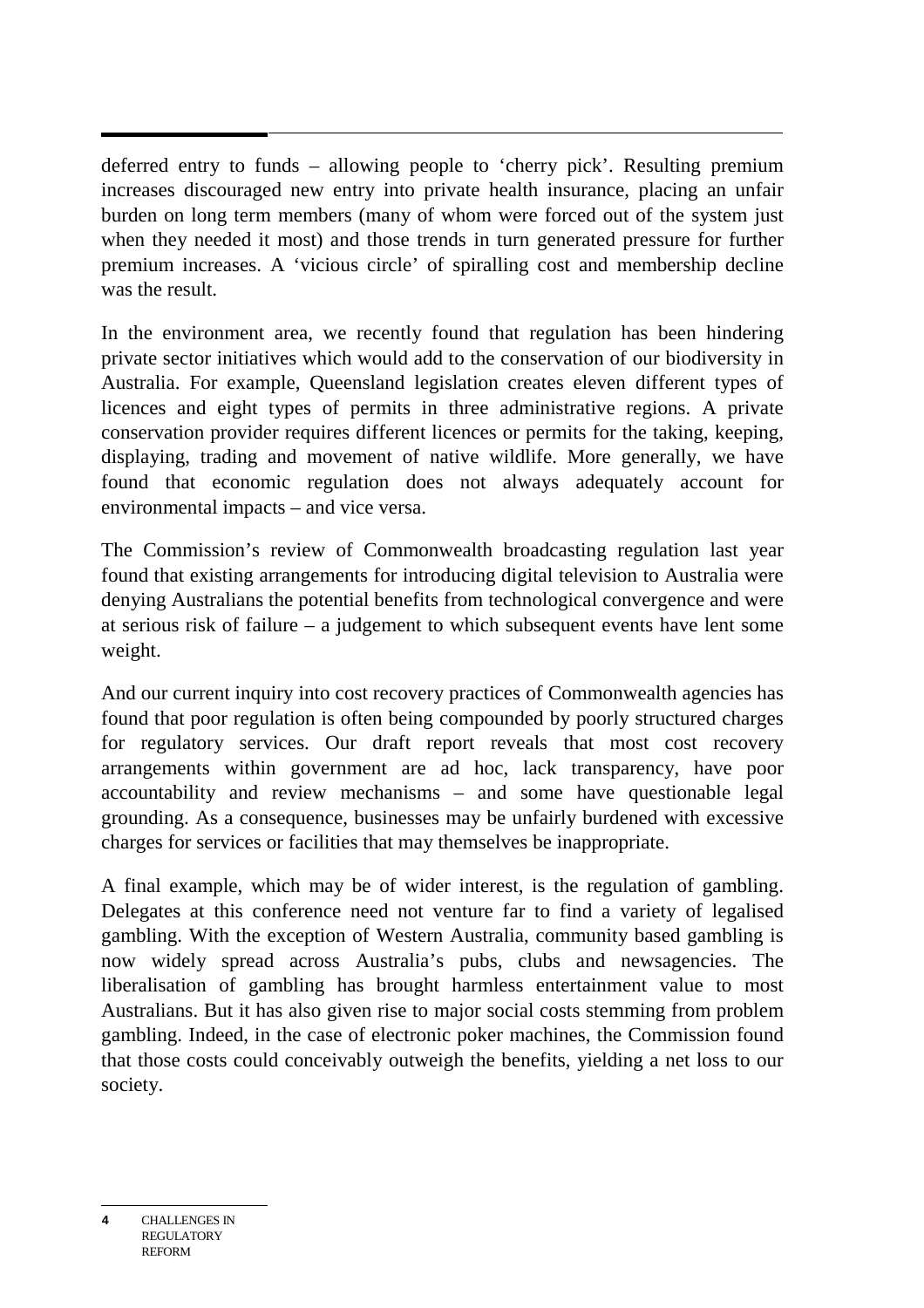Apart from the questionable basis for their liberality, gambling regulations were found to be complex, fragmented and inconsistent. They were strong on financial probity – at least for some venues – but contained little provision for consumer protection or assistance to problem gamblers. They generally failed most of the tests for good regulation.

#### **Why do we have so much bad regulation?**

So why do governments' regulatory efforts so often fall short of the standards that we have a right, at least in democratic societies, to expect?

The quick answer is that bad regulation is easier to implement than good regulation.

The tests for good regulation are not easily satisfied. They are informationally demanding, requiring careful consideration of the policy problem to which they are directed, the alternatives available and their respective effects on various groups within society.

A variety of pressures militate against such rigorous assessments. One is time pressure. The number of new regulations introduced each year is vast and growing. (The Commission's current inquiry into non-tax aspects of Superannuation has found itself dealing with over a thousand pages of legislation!) Our political representatives justifiably complain about their inability to digest and consider all this material. But without such digestion, necessary scrutiny and debate is diminished.

A second and more fundamental force for bad regulation is the uneven political and bureaucratic pressures which favour those regulations that deliver benefits to particular constituencies. The costs, being longer term, indirect and often more diffuse in their incidence across the community, tend to be left out of the political calculus. It can be both politically and administratively convenient to ignore them.

Once introduced, however, regulation which benefits particular groups at collective cost tends to be very difficult to remove. Correcting such regulation not only imposes losses on some people, who will naturally resist change, it can also bring uncertainty and adjustment costs. Getting regulation right in the first place is therefore very important.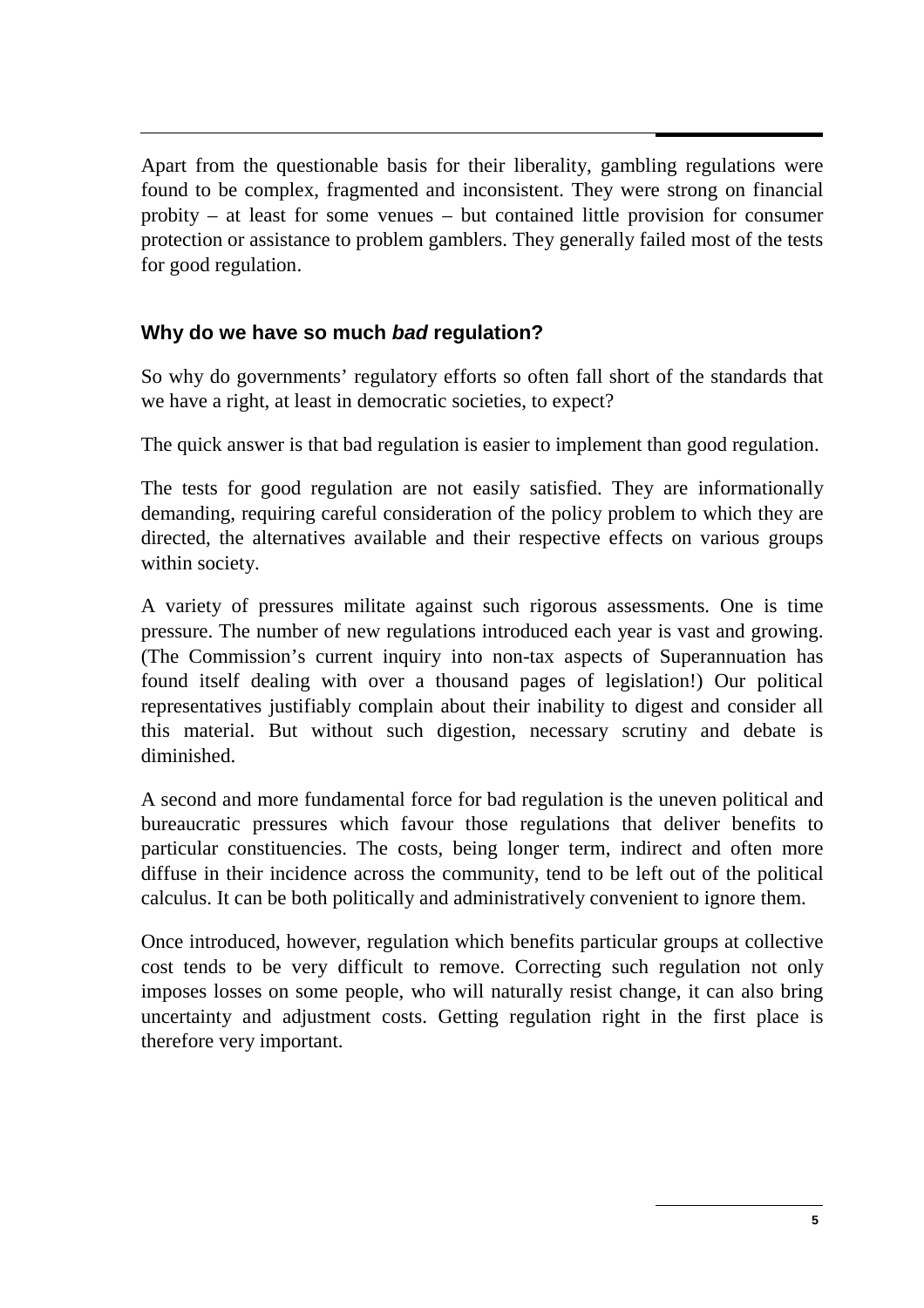#### **Good process is the key**

Good regulation rarely just 'happens'. Given the political and informational constraints, a disciplined approach to the development of regulation is necessary. Good process is the key to good regulation.

Putting it the other way, poor regulation is typically the outcome of poor regulatory processes. For example, the Commission's examination of how the deficient gambling policies and regulations were developed revealed:

- poorly specified and sometimes conflicting objectives and rationales;
- lack of rigour in assessment of costs and benefits of alternative options;
- lack of community consultation; and
- little monitoring and evaluation of the consequences of decisions, once implemented.

This is symptomatic of a more general malaise in policy formulation. In many cases, laws and regulations throughout Australia have been put into effect without adequately addressing three questions that are fundamental to good policy-making – namely:

- What is the problem (or objective)?
- What are the regulatory and other options for dealing with it?
- What is the most cost-effective solution?

It is therefore not surprising that much of our accumulated regulation has also failed the ultimate test: demonstrating a net benefit to the community. As the New South Wales Regulation Review Committee said, in a valuable report released last year: prior to the introduction of a more systematic approach to the development of regulatory proposals in that State, the system had "allowed numerous regulations to come into being with only the barest, if any, evaluation being made of their expected economic and social costs and benefits."

While the need to 'do something' will often be first perceived by political representatives – that is their job – the process of answering the questions at the core of good regulation needs to begin with rigorous work by public officials. It is only then that fundamentally different approaches to identified problems can be adequately considered. It is generally too late by the time a Bill reaches the floor of Parliament.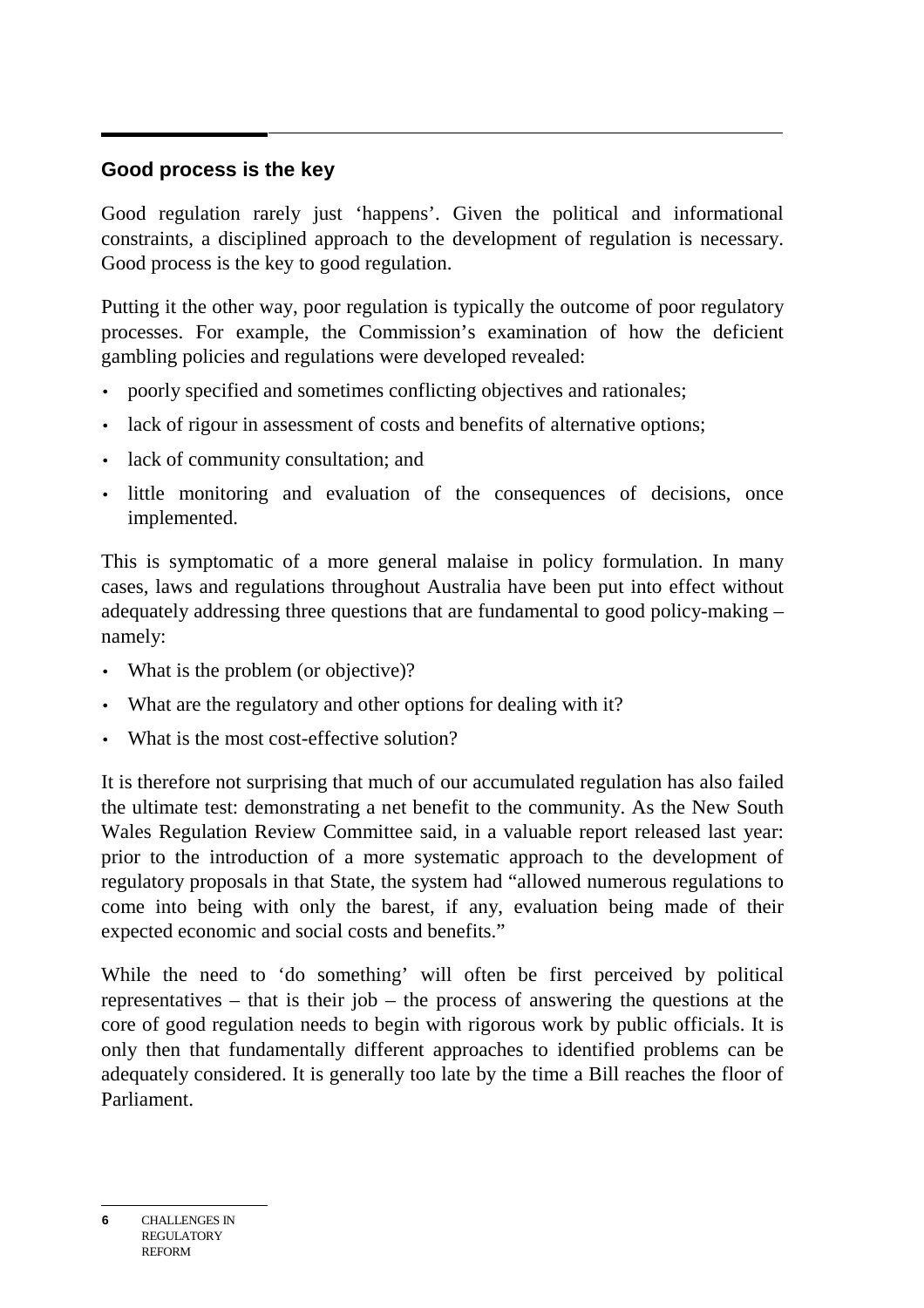That is not to deny the valuable gatekeeping role of the Parliamentary Committees which scrutinise legislation. Theirs is an essential and complementary element of the process. However, it represents a final check before the passage of regulation into law. It is the policy development work beforehand that shapes the substantive provisions of regulation.

With this in view, most OECD countries have now adopted some form of regulatory impact analysis in the pursuit of regulatory best practice. The purpose of the regulatory impact statement is to ensure that proposed regulation jumps a number of hurdles designed to determine whether it is likely to result in net benefits to the community – and to preclude it from being implemented if it does not. Also, by codifying good practice, it can help embed a more disciplined, sequential, approach into the development of policy.

#### **Australia's reforms to regulatory processes**

From the late 1980s, Australian States began introducing regulatory impact analysis for subordinate or delegated legislation and, in 1995, all Australian jurisdictions, through the Council of Australian Governments (COAG), took the important step of requiring proposals going to Ministerial Councils and national standard setting bodies – which up until then had not been subject to a nationally consistent assessment process – to be accompanied by regulatory impact statements.

Of the Australian jurisdictions, the Commonwealth's quality control process arguably has the most comprehensive coverage. It is also the process with which I am most familiar and on which I will initially focus my remarks.

Since 1997, Commonwealth departments and agencies have been required under a Cabinet directive to prepare Regulation Impact Statements for all regulation that affects business. This includes primary as well as subordinate legislation, so-called 'quasi-regulation' and treaties. Regulation Impact Statements must justify the need for government regulation and consider alternative ways of attaining policy objectives. This calls for an economy-wide or community-wide perspective in identifying who benefits from the regulation, who incurs the costs and whether the regulation achieves its objectives without unduly burdening the community.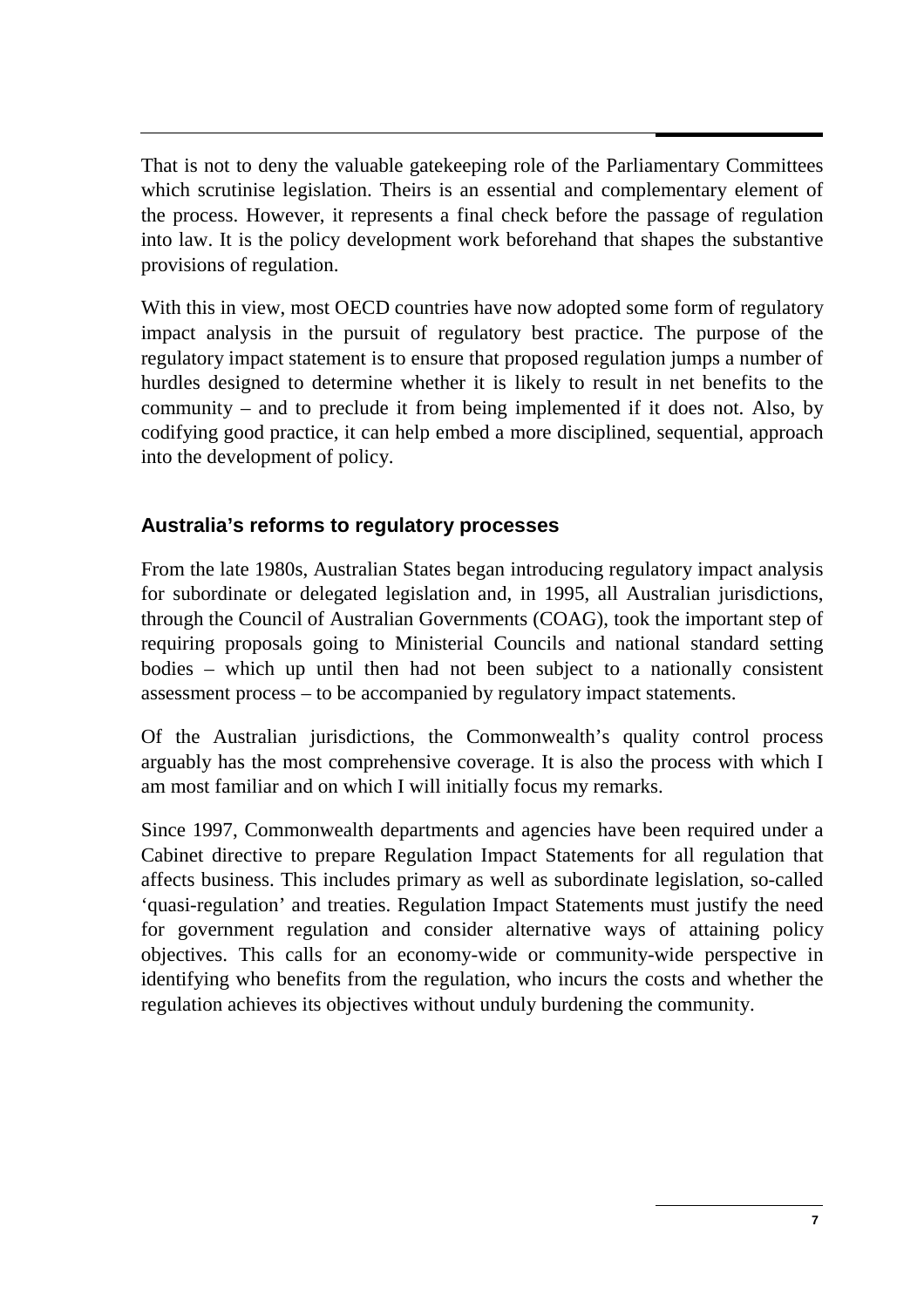#### **Elements of a Regulation Impact Statement (RIS)**

A RIS comprises seven key elements, which set out:

- the problem or circumstances which give rise to the need for action;
- the desired objective(s);
- the options (regulatory and non-regulatory) for achieving the desired objective(s);
- an assessment of the impact (costs and benefits) on consumers, business, government and the community of each option;
- a consultation statement (describing the process and feedback);
- a recommended option; and
- a strategy to implement (including enforcement mechanisms) and review the preferred option.

The Regulation Impact Statement requirements force policy makers to consult, and to work through a sequential process of articulating the problem, assessing a range of options, recommending the best option and explaining why other options are not as good. Taken together, these elements constitute a best-practice policy development process designed to produce 'good' regulation. In particular, the process prompts abandonment of the traditional 'regulate-first' approach and seeks more careful selection and better justification of the preferred option.

A critical feature of this process – the logic of which will be obvious – is that Regulation Impact Statements are required to be presented to political decision makers in time to inform their decisions. The statements must also accompany bills and subordinate legislation into Parliament, enhancing the scope for a wellinformed political debate and providing a transparent account to the community of the reasoning underpinning proposed regulation.

The Office of Regulation Review, which is part of the Productivity Commission and shares its statutory independence, is the government's watchdog over this regulation development process. It is complemented by the Senate Scrutiny of Bills Committee and the Regulations and Ordinances Committee, which ensure that final Bills and delegated legislation conform to important principles relating to citizens' rights and **liberties** 

To accord with the requirements, departments and agencies are obliged to consult with the Office of Regulation Review from the outset in preparing Regulation Impact Statements, and the Office must verify that they are of an adequate standard.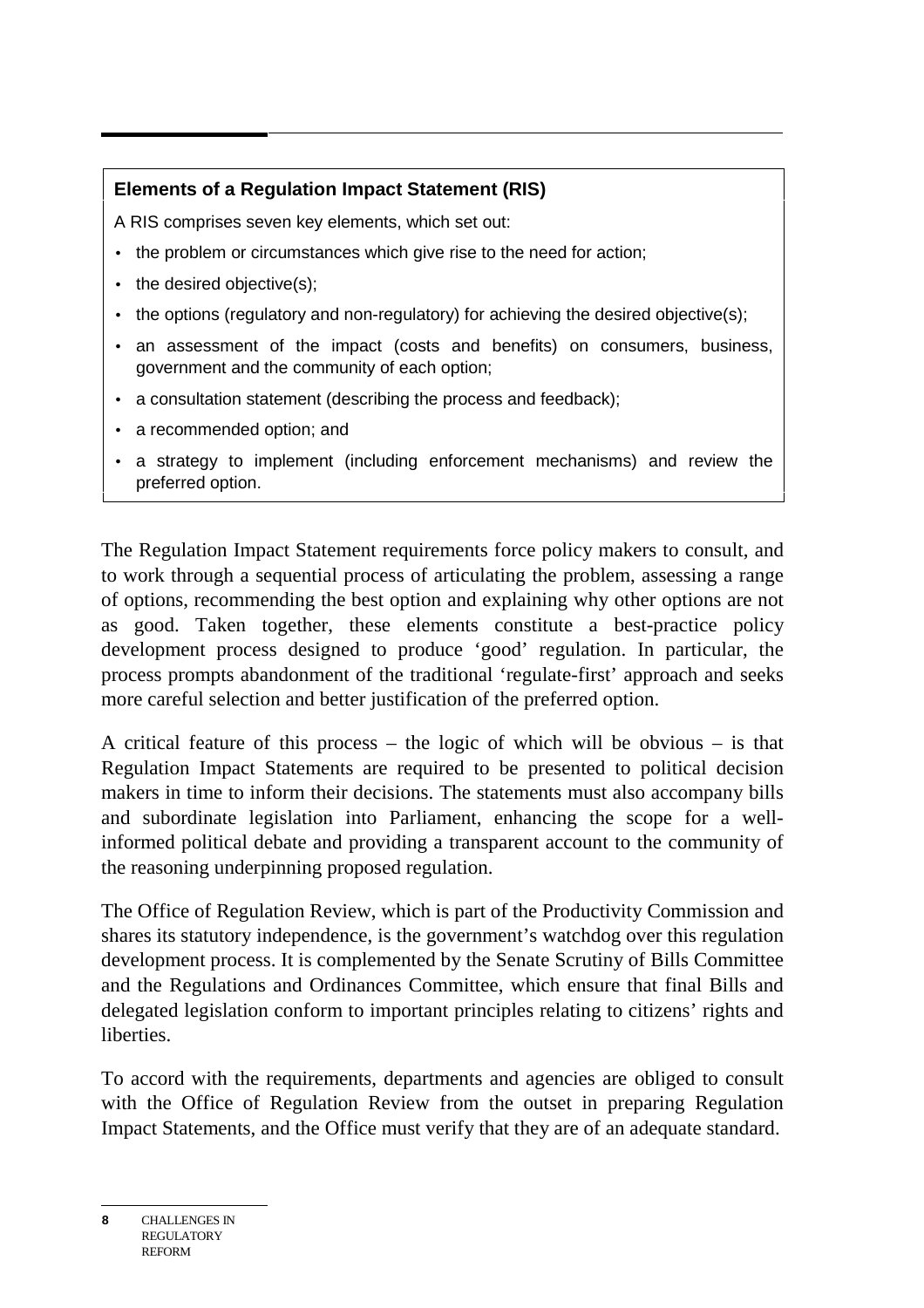There are other requirements at the Commonwealth level which deserve mention. With the help of the Office of Regulation Review, the Office of Small Business, which is part of the Department of Employment, Workplace Relations and Small Business, collects and publishes data on benchmark indicators of good regulatory practice. These Regulatory Performance Indicators measure whether departments and agencies are following regulatory best practice and have been designed as a first step towards enabling benchmarking of government performance in regulatory reform.

In addition, there is a requirement, soon to be put into effect, for formal 'Regulatory Plans', whereby regulatory agencies must record their previous year's regulatory activity and, more importantly, their regulatory intentions for the year ahead. The purpose of the annual Regulatory Plan is to alert stakeholders to upcoming regulatory changes and, in the longer term, bring a strategic focus to the regulation making activities of these agencies. This initiative is designed to improve the transparency of regulation making and put pressure on agencies to make greater use of Regulation Impact Statements earlier in policy development.

#### **Are we meeting the challenge?**

In the Productivity Commission's latest annual report on regulation, for 1999-2000, the Office of Regulation Review recorded that of the 207 Regulation Impact Statements required in that year, 180 had been prepared for the decision maker and, of those, 169 were judged to be of an 'adequate' standard.

This translates to a compliance rate of 82 per cent, at the end of the second full year under the new regime. It was 91 per cent at the subsequent stage when bills and delegated legislation are tabled in Parliament. This represents a significant improvement over earlier years and compliance has remained at about this level in the first half of the current financial year.

Other aggregate indicators of regulatory performance at the Commonwealth level also look promising. For example, in 1999-2000:

- 92 per cent of Regulation Impact Statements were assessed as adequately addressing whether or not the proposal would provide a net benefit to the community;
- 74 per cent of agencies had organisational guidelines outlining consultation processes and practices; and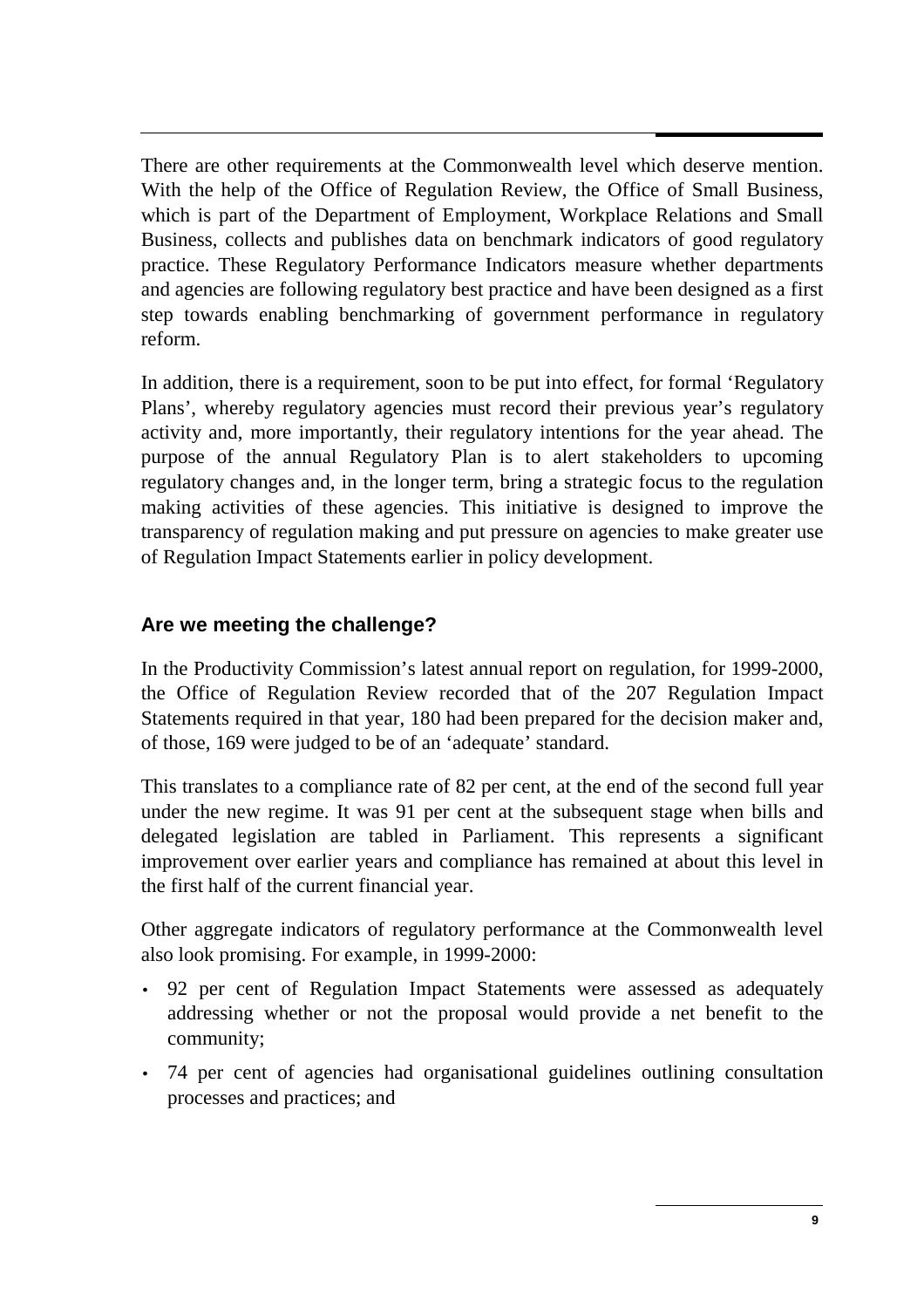• 47 per cent of agencies published an adequate forward plan for introduction and review of regulation.

While most of these aggregate numbers suggest relatively high levels of compliance with the Government's best practice requirements for regulation-making, they conceal some significant deficiencies.

One is that compliance varies considerably among portfolios and agencies. For the major policy-making portfolios, compliance rates in 1999-2000 for the decisionmaking stage ranged from a low of 28 per cent (Health and Aged Care) to a 100 per cent compliance record for some portfolios.

A second, and not unrelated, finding is that compliance appears to be weakest where it matters most. The Office of Regulation Review ranked the Regulation Impact Statements required in 1999-2000 according to the perceived economic and/or social significance of the regulations concerned. It found that non-compliance at the decision-making stage was 26 per cent for highly significant or significant proposals. This was one-third higher than for proposals ranked as being of moderate or low significance.

A third deficiency is in the *timing* of Regulation Impact Statements. To be at all useful in helping to get better regulatory outcomes, they need to be prepared as an input to decision making. In other words, they need to be embedded in the policy development process. Instead, in many cases they are being treated as an 'add-on', essentially prepared after policy decisions have already been made. In those circumstances, the Regulation Impact Statement becomes little more than a rationalisation of predetermined approaches. Its content may end up being adequate, but its role is subverted.

This tendency is apparent in the aggregate compliance statistics for primary legislation, which show a much higher rate of compliance at the time that Bills are tabled than at the earlier decision-making stage (95 per cent, compared to 80 per cent). But in many cases, even where Regulation Impact Statements have been assessed as adequate at the decision-making stage, they have emerged only at the 'death-knell'. Little time has been allowed for their preparation by bureaucrats or for their practical consideration by Ministers. It is not unusual for the Office of Regulation Review to be contacted by departments about preparing a Regulation Impact Statement only a day or two before the deadline for submitting regulatory proposals to decision-makers.

This has contributed to a fourth deficiency: in the informational and analytical content of Regulation Impact Statements. In terms of the formal requirements for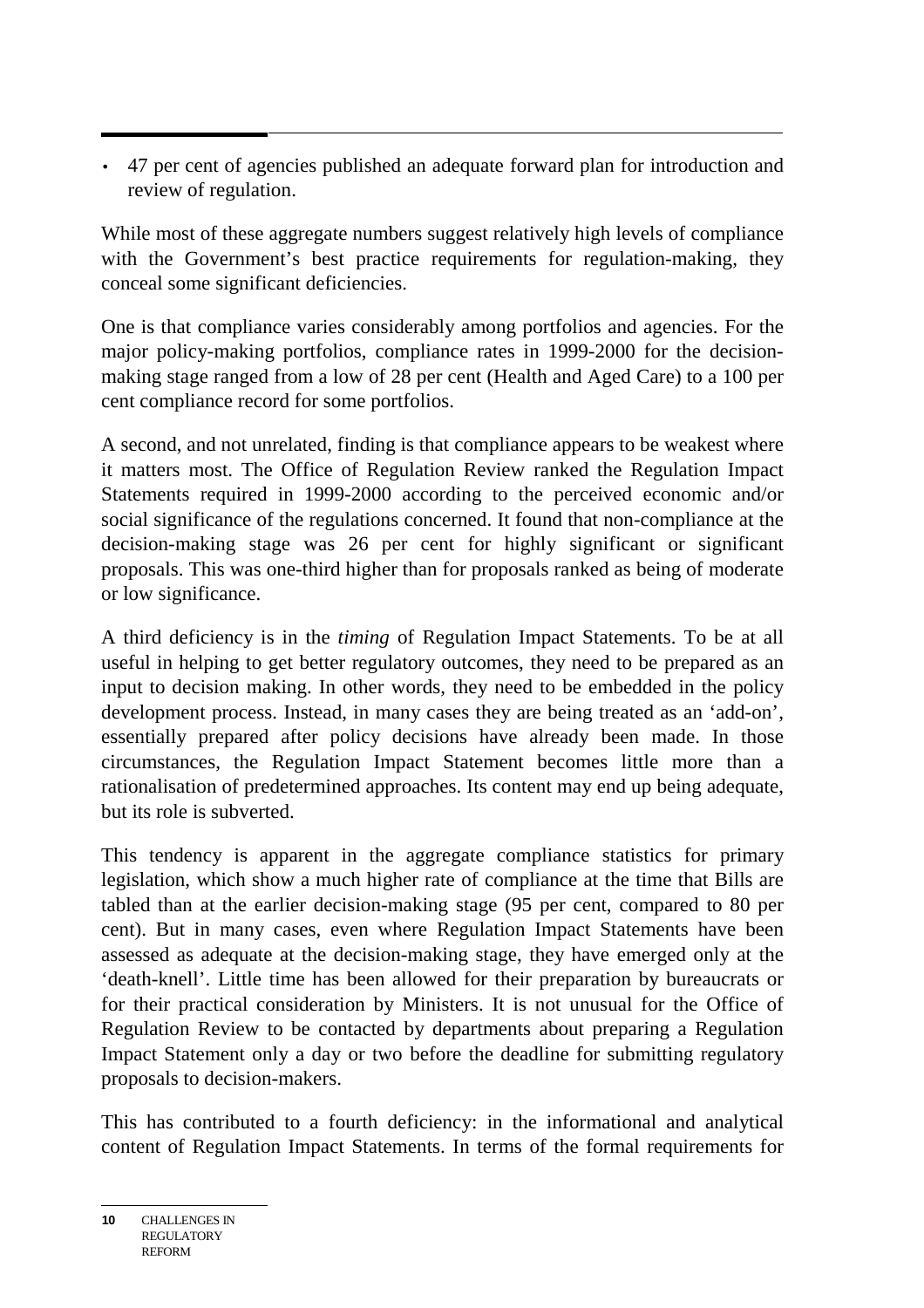adequacy, the aggregate picture looks pretty good: only 11 of the 180 Regulation Impact Statements prepared in 1999-2000 for the decision-maker were assessed as not meeting the minimum necessary standard, scaled according to the likely impact of the regulatory proposal. But, again, this hides variation in performance among portfolios. For example, at the low end, of the 26 Regulation Impact Statements prepared by the Department of Communications in 1999-2000, nearly *one quarter* were assessed as inadequate.

It must also be said that the benchmarks for assessing a Regulation Impact Statement as 'adequate', while rising somewhat over time as agencies have become more familiar with the process, could still not be described as onerous. Yet in many cases, draft Regulation Impact Statements submitted to the Office of Regulation Review do not even address the elementary requirements – such as providing a clear articulation of the nature of the policy problem.

Identification and consideration of alternative options to the favoured regulation is generally also lacking – particularly non-regulatory or self-regulatory options – and there is often little attempt to collect the information necessary to quantify the costs and benefits of options, even as to orders of magnitude.

Admittedly, analysis of the costs and benefits of different options can be difficult. Often the available data will not support a quantitative assessment and some impacts may not be amenable to quantification. Some regulatory proposals may also not be significant enough to warrant a costly quantification exercise. But none of this excuses an inability to identify classes of effects, or to provide an adequate qualitative assessment of the pros and cons of different options.

#### **Causes of poor compliance**

It is inevitable that there will be some failures to meet best practice standards for regulation-making. The political pressures described previously will sometimes be too great, the available time too short, to accommodate the systematic, sequential approach that characterises good process.

However, in many cases, poor performance is not a result of exceptional circumstances, but reflective of a lingering resistance within areas of government to the disciplines of proper policy development processes – which are merely codified in a Regulation Impact Statement.

The reasons that are still too often claimed for failures to prepare Regulation Impact Statements in time – "we didn't know we had to" or " we weren't aware of what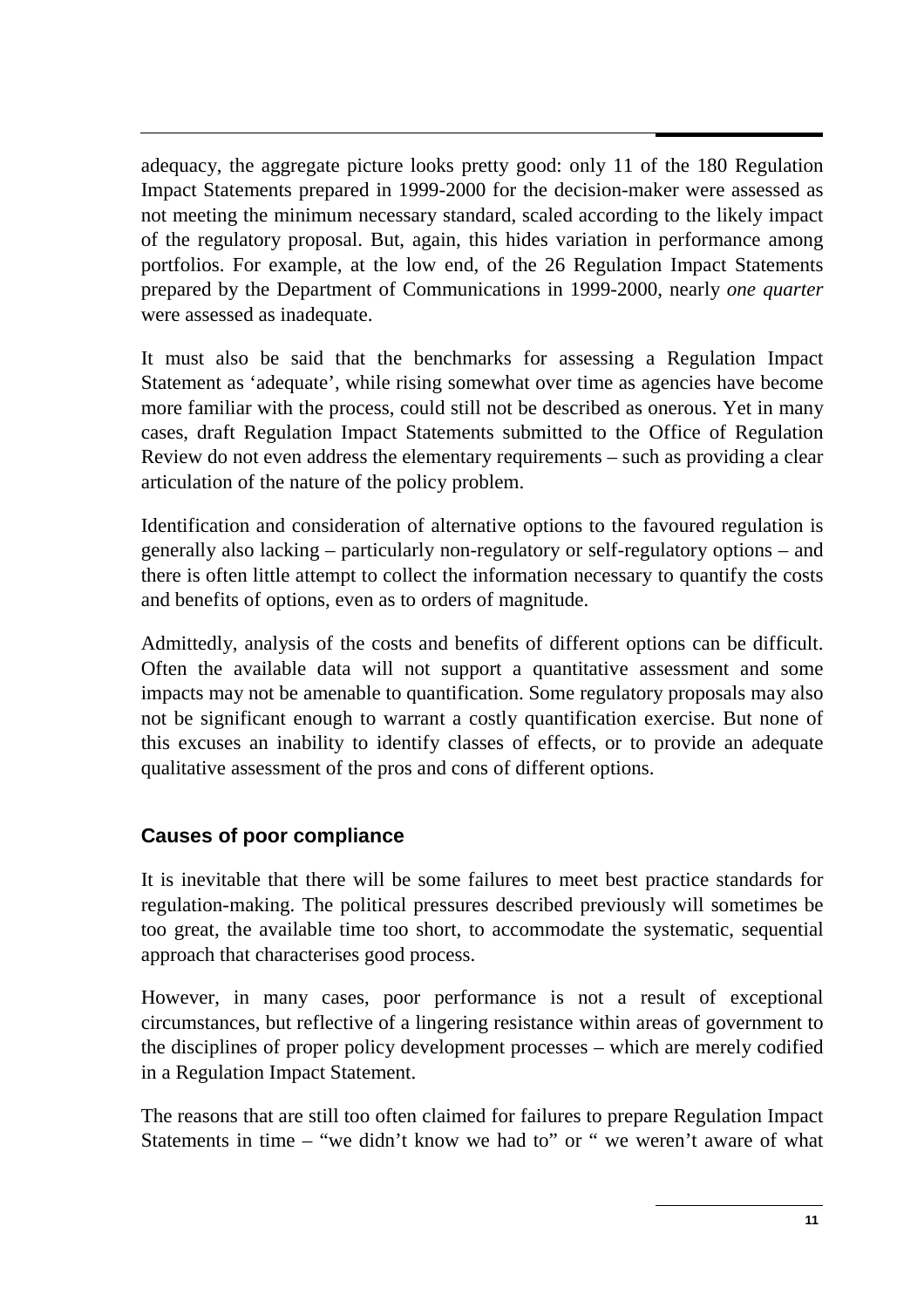analysis was needed" – are hard to explain after several years of experience, other than by a lack of commitment to the process.

Lack of commitment is manifest too in the poor quality of many Regulation Impact Statements – particularly at the draft stage when we first see them – and the fact that they are often prepared by junior staff. A lack of people within a department or agency with relevant skills is sometimes offered as an excuse, but the required skills are really no more than those needed for an agency's core policy development function.

This underlines a broader and more serious concern that failure to comply with the formalities of a Regulation Impact Statement may reflect a deeper failure to do the policy work necessary to achieve good policy outcomes.

### **Doing better**

So what more can be done? At the end of the day, the key to achieving commitment to good process throughout government is having that commitment at the political level. There have been some important initiatives throughout Australia to achieve that. But bringing about the necessary cultural change within regulatory agencies can take time, as the Commonwealth experience has shown.

Nevertheless, there *have* been significant improvements, at the State and Commonwealth levels, on which to build. Indeed, our federal system provides a valuable basis for jurisdictions to learn from each others' experiences.

Key factors in the progress achieved thus far within the Commonwealth domain, have been:

- Cabinet endorsement of the Regulation Impact Statement process;
- the designation of a Minister to oversee it; and
- the involvement of the Office of Regulation Review in guiding, monitoring and helping to enforce it.

Comparable bodies to the Office of Regulation Review exist in State jurisdictions and they too play a significant role. However, they currently lack the formal independence of the ORR, being located within policy departments such as Premiers, State Development or Treasury. The Commonwealth experience is that independence is important if the duties of such an agency are to be exercised impartially and effectively. Otherwise pressure to 'go easy' on particular pieces of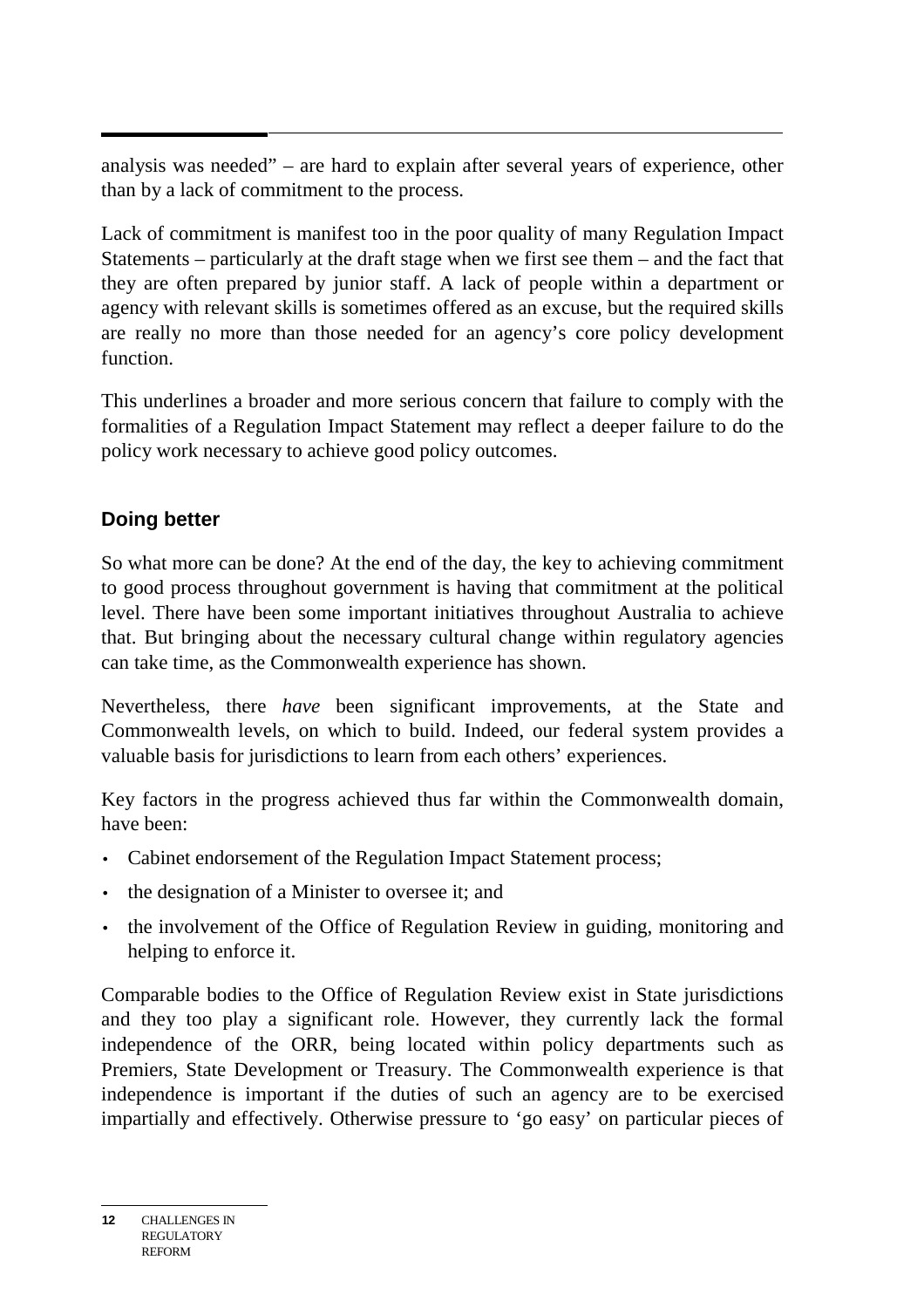regulation, or particular portfolios, could end up subverting the government's intent in establishing the process.

Within government administration, the most appropriate 'home' for such a body would be a department with broad responsibilities but little regulatory role. A department of finance would be one possibility, except that in State jurisdictions its functions are typically joined to tax policy or treasury responsibilities. Another possibility might be to locate such a body within Auditor-Generals, which would provide formal independence equivalent to that applying to the ORR within the Productivity Commission.

Having such 'watch-dog' institutions can make a difference, but they do not obviate the need for departments and agencies to take ownership themselves for the best practice processes embodied in a Regulation Impact Statement.

Again this must begin at the top. The problems being experienced at operational levels within departments and regulatory agencies would suggest that there is scope to do more in this respect. A logical concomitant of support for RIS processes at the political level, would be a more explicit commitment to comply by heads of agencies – even to the extent of including the observance of regulatory best practice as an element in their contracts/performance agreements.

This would not only impose a degree of discipline on senior officials, it would also *empower* them to ensure that their political masters were served with the robust information and advice that good policy decisions require – even when they are not sure they want it.

A further area where there is scope for interjurisdictional learning is the *coverage* and degree of enforcement of RIS obligations. A number of States have long had statutory requirements for the application of RIS processes to new subordinate legislation and reviews of existing regulations. The Commonwealth has for some considerable time had a draft Bill in play to achieve a comparable result. It establishes a single system of legislation, publication and Parliamentary scrutiny for delegated legislation and makes cost-benefit analysis a requirement for certain regulations affecting business. It would do much to bring visibility and order to this important stratum of regulation. At the same time, as the NSW Regulation Review Committee noted in its report on that State, unless there is commitment to the spirit of the requirements, the quality and usefulness of the Regulation Impact Statements that are produced may still be lacking.

Another important provision at the State level has been the 'sun setting' of regulation. This forces policy makers periodically to consider whether regulation